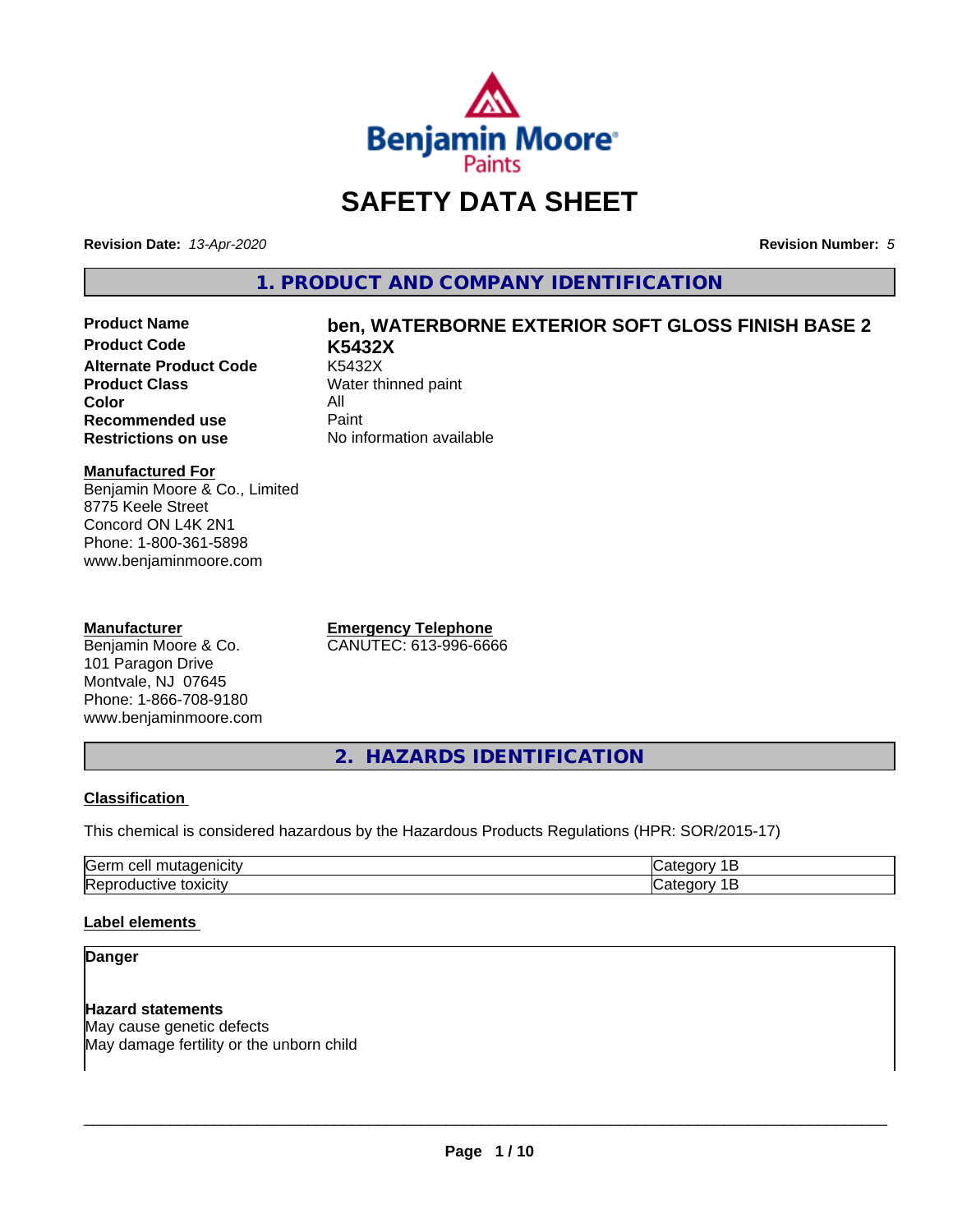

**Appearance** liquid **Odor in the original of the original of the original of the original of the original of the original of the original of the original of the original of the original of the original of the original of t** 

#### **Precautionary Statements - Prevention**

Obtain special instructions before use Do not handle until all safety precautions have been read and understood Use personal protective equipment as required

#### **Precautionary Statements - Response**

IF exposed or concerned: Get medical advice/attention

#### **Precautionary Statements - Storage**

Store locked up

#### **Precautionary Statements - Disposal**

Dispose of contents/container to an approved waste disposal plant

#### **Other information**

No information available

| <b>Chemical name</b>          | CAS No.    | Weight-%      | Hazardous Material<br>registry number<br>(HMIRA registry #) | Date HMIRA filed and<br>Information Review Act date exemption granted<br>(if applicable) |
|-------------------------------|------------|---------------|-------------------------------------------------------------|------------------------------------------------------------------------------------------|
| Titanium dioxide              | 13463-67-7 | 7 - 13%       |                                                             |                                                                                          |
| Kaolin                        | 1332-58-7  | $-5%$         |                                                             |                                                                                          |
| Silica amorphous              | 7631-86-9  | - 5%          |                                                             |                                                                                          |
| Zinc oxide                    | 1314-13-2  | $0.5 - 1%$    |                                                             |                                                                                          |
| Sodium C14-C16 olefin         | 68439-57-6 | $0.25 - 0.5%$ |                                                             |                                                                                          |
| sulfonate                     |            |               |                                                             |                                                                                          |
| Carbamic acid,                | 10605-21-7 | $0.1 - 0.25%$ |                                                             |                                                                                          |
| 1H-benzimidazol-2-yl-, methyl |            |               |                                                             |                                                                                          |
| ester                         |            |               |                                                             |                                                                                          |
| 1-Methyl-2-pyrrolidinone      | 872-50-4   | $0.1 - 0.25%$ |                                                             |                                                                                          |

**3. COMPOSITION INFORMATION ON COMPONENTS**

\*The exact percentage (concentration) of composition has been withheld as a trade secret

# **4. FIRST AID MEASURES**

**General Advice If** symptoms persist, call a physician. Show this safety data sheet to the doctor in attendance.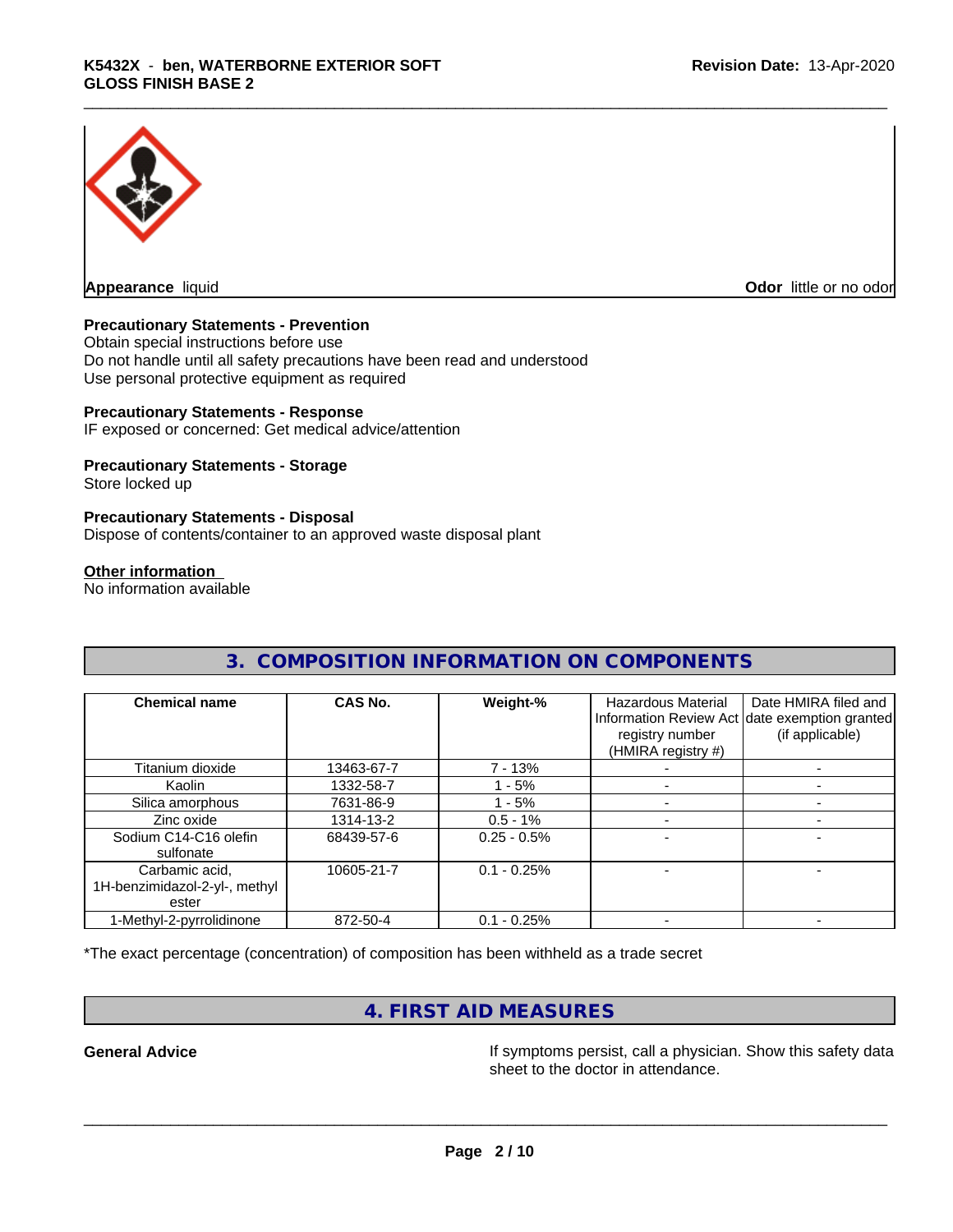| <b>Eye Contact</b>                     | Rinse thoroughly with plenty of water for at least 15<br>minutes and consult a physician.                |
|----------------------------------------|----------------------------------------------------------------------------------------------------------|
| <b>Skin Contact</b>                    | Wash off immediately with soap and plenty of water while<br>removing all contaminated clothes and shoes. |
| <b>Inhalation</b>                      | Move to fresh air. If symptoms persist, call a physician.                                                |
| Ingestion                              | Clean mouth with water and afterwards drink plenty of<br>water. Consult a physician if necessary.        |
| <b>Most Important Symptoms/Effects</b> | None known.                                                                                              |
| <b>Notes To Physician</b>              | Treat symptomatically.                                                                                   |

**5. FIRE-FIGHTING MEASURES**

| <b>Suitable Extinguishing Media</b>                                              | Use extinguishing measures that are appropriate to local<br>circumstances and the surrounding environment.<br>As in any fire, wear self-contained breathing apparatus<br>pressure-demand, MSHA/NIOSH (approved or equivalent)<br>and full protective gear. |  |  |
|----------------------------------------------------------------------------------|------------------------------------------------------------------------------------------------------------------------------------------------------------------------------------------------------------------------------------------------------------|--|--|
| Protective equipment and precautions for firefighters                            |                                                                                                                                                                                                                                                            |  |  |
| <b>Specific Hazards Arising From The Chemical</b>                                | Closed containers may rupture if exposed to fire or<br>extreme heat.<br>No<br>No                                                                                                                                                                           |  |  |
| <b>Sensitivity to mechanical impact</b>                                          |                                                                                                                                                                                                                                                            |  |  |
| Sensitivity to static discharge                                                  |                                                                                                                                                                                                                                                            |  |  |
| <b>Flash Point Data</b><br>Flash point (°F)<br>Flash Point (°C)<br><b>Method</b> | Not applicable<br>Not applicable<br>Not applicable                                                                                                                                                                                                         |  |  |
| <b>Flammability Limits In Air</b>                                                |                                                                                                                                                                                                                                                            |  |  |
| Lower flammability limit:<br><b>Upper flammability limit:</b>                    | Not applicable<br>Not applicable                                                                                                                                                                                                                           |  |  |
| Flammability: 0<br><b>NFPA</b><br>Health: 2                                      | <b>Instability: 0</b><br><b>Special: Not Applicable</b>                                                                                                                                                                                                    |  |  |
| <b>NFPA Legend</b><br>0 - Not Hazardous                                          |                                                                                                                                                                                                                                                            |  |  |

- 1 Slightly
- 2 Moderate
- 3 High
- 4 Severe

*The ratings assigned are only suggested ratings, the contractor/employer has ultimate responsibilities for NFPA ratings where this system is used.*

*Additional information regarding the NFPA rating system is available from the National Fire Protection Agency (NFPA) at www.nfpa.org.*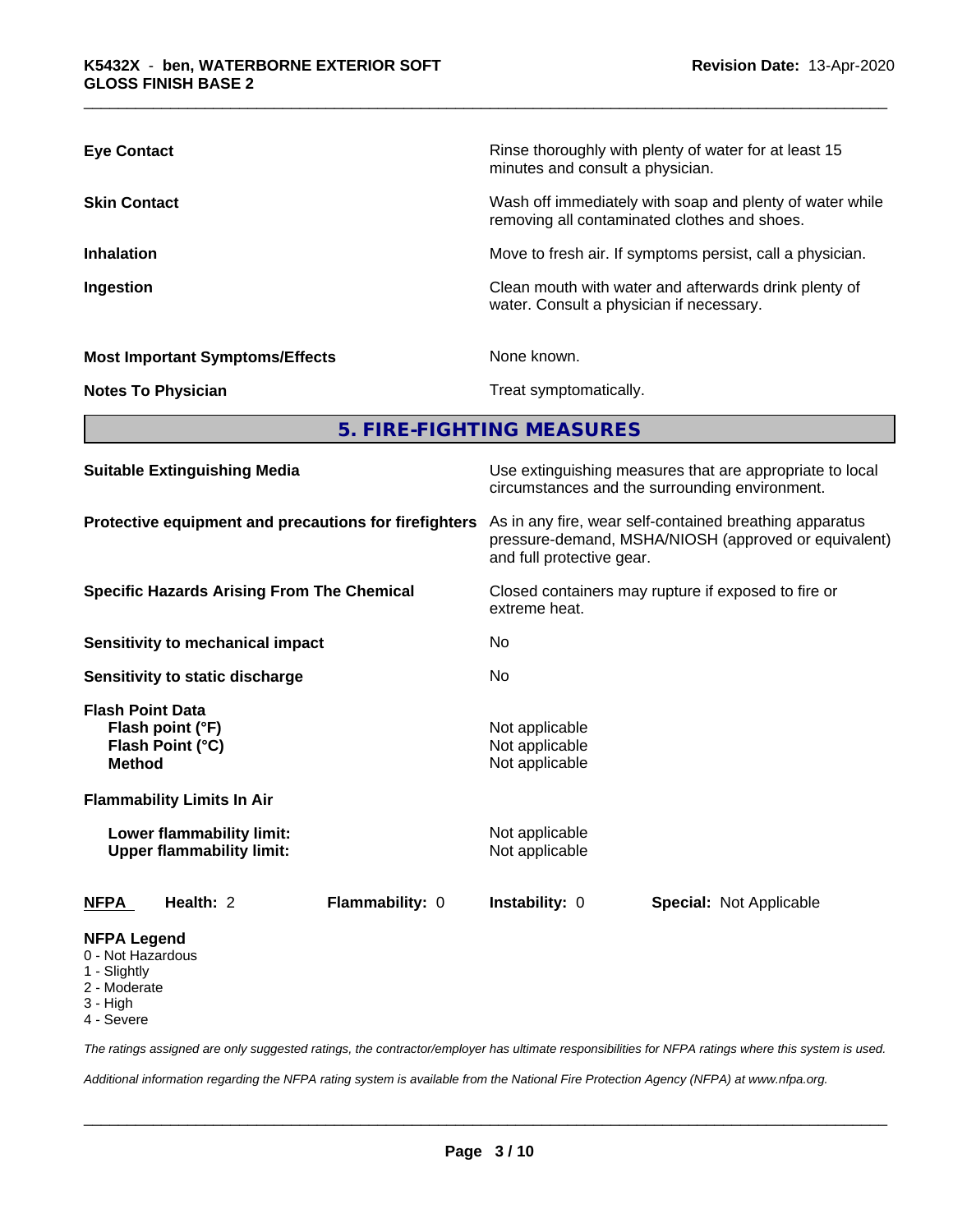# **6. ACCIDENTAL RELEASE MEASURES**

**Personal Precautions Precautions** Avoid contact with skin, eyes and clothing. Ensure adequate ventilation.

**Other Information Other Information Prevent further leakage or spillage if safe to do so.** 

**Environmental precautions** See Section 12 for additional Ecological Information.

**Methods for Cleaning Up Soak** up with inert absorbent material. Sweep up and shovel into suitable containers for disposal.

#### **7. HANDLING AND STORAGE**

**Handling Handling Avoid contact with skin, eyes and clothing. Avoid breathing** vapors, spray mists or sanding dust. In case of insufficient ventilation, wear suitable respiratory equipment.

**Storage Keep container tightly closed. Keep out of the reach of Keep** container tightly closed. Keep out of the reach of children.

**Incompatible Materials** Noinformation available

### **8. EXPOSURE CONTROLS/PERSONAL PROTECTION**

#### **Exposure Limits**

| <b>Chemical name</b>     | <b>ACGIH TLV</b>                                                                                                                              | <b>Alberta</b>                                | <b>British Columbia</b>                          | <b>Ontario</b>                                        | Quebec                                                                 |
|--------------------------|-----------------------------------------------------------------------------------------------------------------------------------------------|-----------------------------------------------|--------------------------------------------------|-------------------------------------------------------|------------------------------------------------------------------------|
| Titanium dioxide         | TWA: $10 \text{ mg/m}^3$                                                                                                                      | 10 mg/m $3 - TWA$                             | 10 mg/m $3$ - TWA<br>$3$ mg/m <sup>3</sup> - TWA | 10 mg/m $3$ - TWA                                     | 10 mg/m $3$ - TWAEV                                                    |
| Kaolin                   | TWA: $2 \text{ mg/m}^3$<br>particulate matter<br>containing no<br>asbestos and <1%<br>crystalline silica,<br>respirable particulate<br>matter | $2$ mg/m <sup>3</sup> - TWA                   | $2$ mg/m <sup>3</sup> - TWA                      | $2 \text{mq/m}^3$ - TWA                               | 5 mg/m <sup>3</sup> - TWAEV                                            |
| Zinc oxide               | STEL: $10 \text{ mg/m}^3$<br>respirable particulate<br>matter<br>TWA: $2 \text{ mg/m}^3$<br>respirable particulate<br>matter                  | $2 \text{ mg/m}^3$ - TWA<br>10 $mq/m3$ - STEL | $2 \text{ mg/m}^3$ - TWA<br>10 mg/m $3 -$ STEL   | $2 \text{mq/m}^3$ - TWA<br>$10 \text{ mg/m}^3$ - STEL | 10 mg/m $3$ - TWAEV<br>$5 \text{ mg/m}^3$ - TWAEV<br>10 $mq/m3$ - STEV |
| 1-Methyl-2-pyrrolidinone | N/E                                                                                                                                           | N/E                                           | N/E                                              | 400 mg/m <sup>3</sup> - TWA                           | N/E                                                                    |

#### **Legend**

ACGIH - American Conference of Governmental Industrial Hygienists

Alberta - Alberta Occupational Exposure Limits

British Columbia - British Columbia Occupational Exposure Limits

Ontario - Ontario Occupational Exposure Limits

Quebec - Quebec Occupational Exposure Limits

N/E - Not established

**Engineering Measures Ensure adequate ventilation, especially in confined areas.**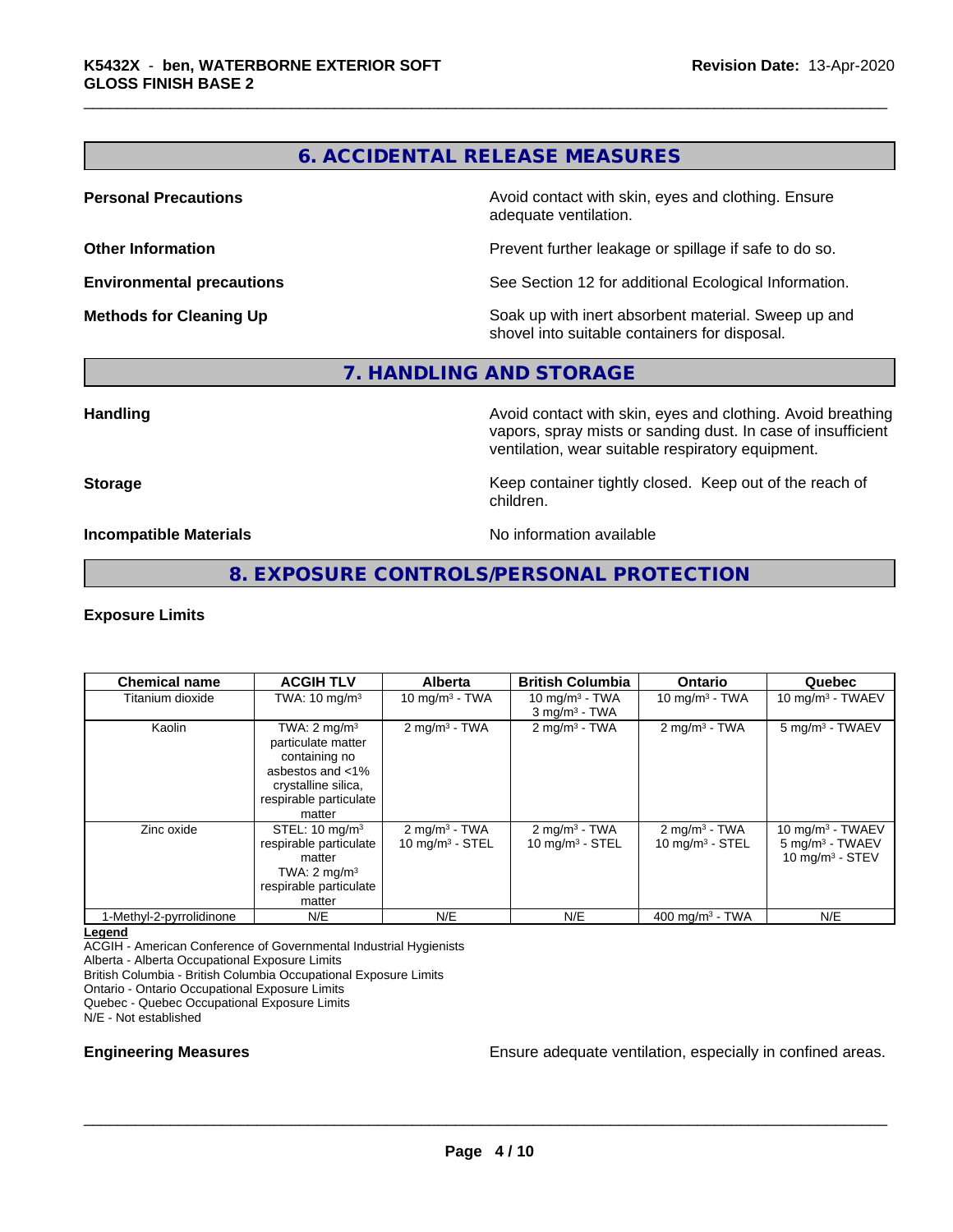# **Personal Protective Equipment**<br> **Eve/Face Protection Eye/Face Protection**<br> **Safety glasses with side-shields.**<br> **Skin Protection**<br> **Skin Protection**

Protective gloves and impervious clothing. **Respiratory Protection Number 1** (Use only with adequate ventilation. In operations where exposure limits are exceeded, use a NIOSH approved respirator that has been selected by a technically qualified person for the specific work conditions. When spraying the product or applying in confined areas, wear a NIOSH approved respirator specified for paint spray or organic vapors.

**Hygiene Measures Avoid contact with skin, eyes and clothing. Remove and Avoid contact with skin, eyes and clothing. Remove and Avoid contact with skin, eyes and clothing. Remove and** wash contaminated clothing before re-use. Wash thoroughly after handling.

#### **9. PHYSICAL AND CHEMICAL PROPERTIES**

**Appearance** liquid **Odor** little or no odor **Odor Threshold** No information available **Density (lbs/gal)** 9.6 - 10.0 **Specific Gravity** 1.15 - 1.20 **pH pH**  $\blacksquare$ **Viscosity (cps)** No information available **Solubility(ies)** No information available **Water solubility** No information available **Evaporation Rate No information available No information available Vapor pressure** No information available **No information available Vapor density No information available No information available Wt.** % Solids 35 - 45 **Vol. % Solids** 25 - 35 **Wt. % Volatiles** 55 - 65 **Vol. % Volatiles VOC Regulatory Limit (g/L)** < 50 **Boiling Point (°F)** 212 **Boiling Point (°C)** 100 **Freezing point (°F)** 32 **Freezing Point (°C)** 0 **Flash point (°F)**<br> **Flash Point (°C)**<br> **Flash Point (°C)**<br> **C Flash Point (°C) Method** Not applicable **Flammability (solid, gas)**<br> **Commability limit:**<br>
Upper flammability limit:<br>
Not applicable **Upper flammability limit:**<br> **Lower flammability limit:** Not applicable Not applicable **Lower flammability limit: Autoignition Temperature (°F)** No information available **Autoignition Temperature (°C)** No information available **Decomposition Temperature (°F)** No information available **Decomposition Temperature (°C)**<br> **Partition coefficient**<br> **Partition coefficient**<br> **No** information available

**No information available** 

## **10. STABILITY AND REACTIVITY**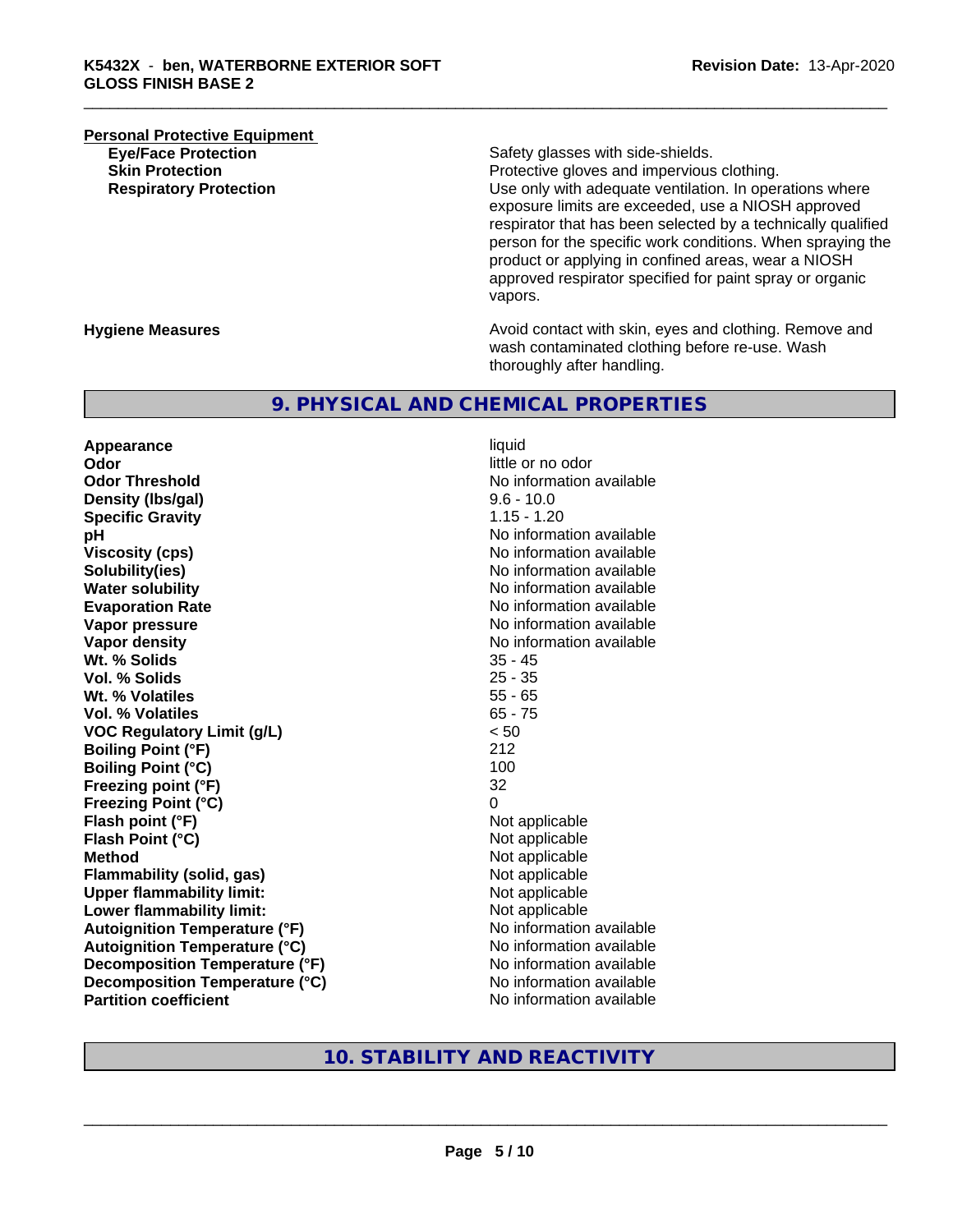| <b>Reactivity</b>                         | Not Applicable                           |
|-------------------------------------------|------------------------------------------|
| <b>Chemical Stability</b>                 | Stable under normal conditions.          |
| <b>Conditions to avoid</b>                | Prevent from freezing.                   |
| <b>Incompatible Materials</b>             | No materials to be especially mentioned. |
| <b>Hazardous Decomposition Products</b>   | None under normal use.                   |
| <b>Possibility of hazardous reactions</b> | None under normal conditions of use.     |

# **11. TOXICOLOGICAL INFORMATION**

| <b>Product Information</b>               |  |
|------------------------------------------|--|
| Information on likely routes of exposure |  |

**Principal Routes of Exposure Exposure** Eye contact, skin contact and inhalation.

**Acute Toxicity** 

**Product Information** 

#### **Symptoms** related to the physical, chemical and toxicological characteristics

**Symptoms** No information available

#### **Delayed and immediate effects as well as chronic effects from short and long-term exposure**

| Eye contact                     | May cause slight irritation                                                                                     |
|---------------------------------|-----------------------------------------------------------------------------------------------------------------|
| <b>Skin contact</b>             | Substance may cause slight skin irritation. Prolonged or<br>repeated contact may dry skin and cause irritation. |
| <b>Inhalation</b>               | May cause irritation of respiratory tract.                                                                      |
| Ingestion                       | Ingestion may cause gastrointestinal irritation, nausea,<br>vomiting and diarrhea.                              |
| <b>Sensitization</b>            | No information available.                                                                                       |
| <b>Neurological Effects</b>     | No information available.                                                                                       |
| <b>Mutagenic Effects</b>        | Suspected of causing genetic defects.                                                                           |
| <b>Reproductive Effects</b>     | May damage fertility or the unborn child.                                                                       |
| <b>Developmental Effects</b>    | No information available.                                                                                       |
| <b>Target organ effects</b>     | No information available.                                                                                       |
| <b>STOT - single exposure</b>   | No information available.                                                                                       |
| <b>STOT - repeated exposure</b> | No information available.                                                                                       |
| Other adverse effects           | No information available.                                                                                       |
| <b>Aspiration Hazard</b>        | No information available.                                                                                       |
|                                 |                                                                                                                 |

#### **Numerical measures of toxicity**

**The following values are calculated based on chapter 3.1 of the GHS document**

| <b>ATEmix (oral)</b>   | 76454 mg/kg  |
|------------------------|--------------|
| <b>ATEmix (dermal)</b> | 152177 mg/kg |

**Component Information**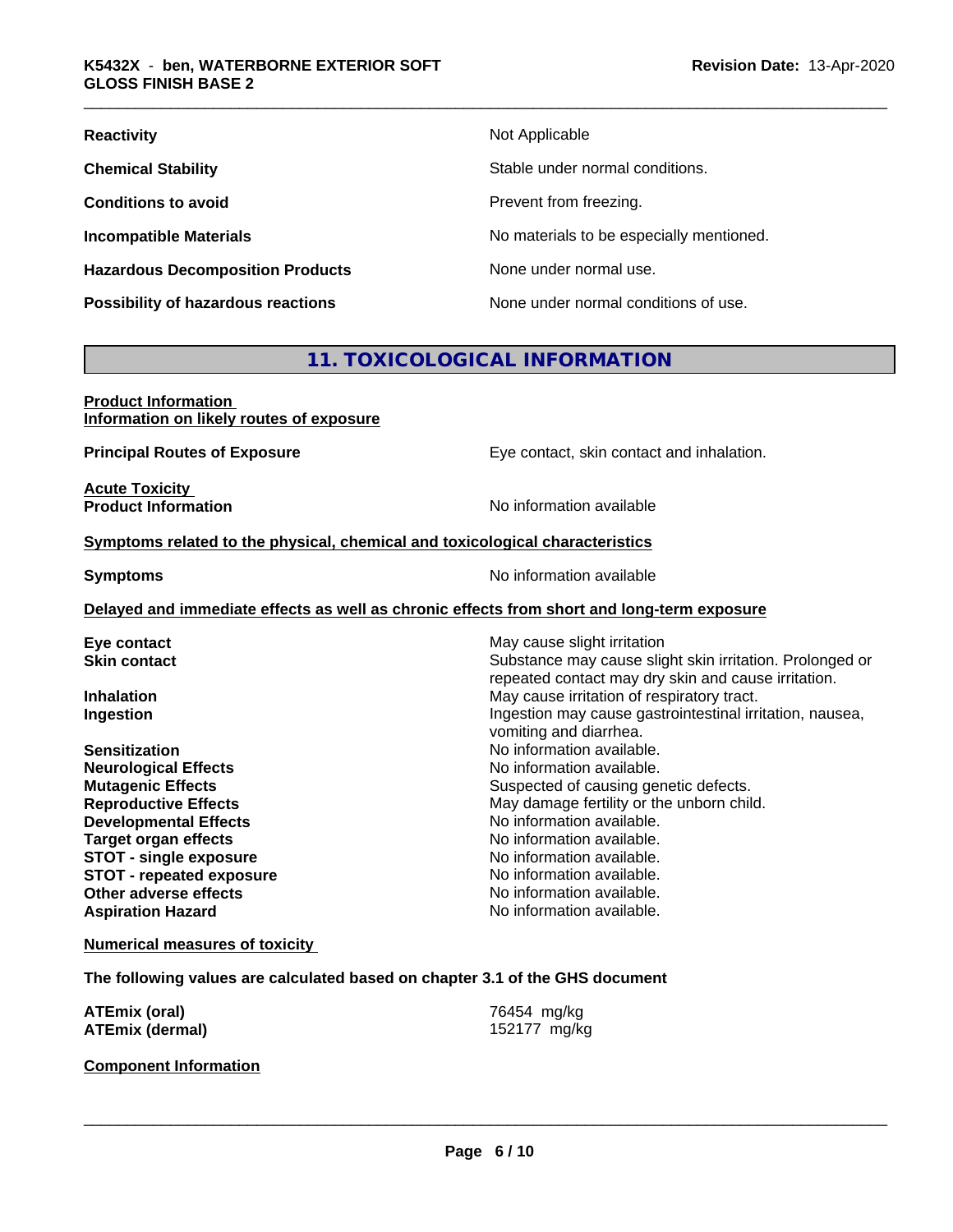| Chemical name                                                       | Oral LD50                                    | Dermal LD50                                                                              | Inhalation LC50        |
|---------------------------------------------------------------------|----------------------------------------------|------------------------------------------------------------------------------------------|------------------------|
| Titanium dioxide<br>13463-67-7                                      | $> 10000$ mg/kg (Rat)                        |                                                                                          |                        |
| Kaolin<br>1332-58-7                                                 | $> 5000$ mg/kg (Rat)                         | $>$ 5000 mg/kg (Rat)                                                                     |                        |
| Silica amorphous<br>7631-86-9                                       | $= 7900$ mg/kg (Rat)                         | $>$ 2000 mg/kg (Rabbit)                                                                  | $> 2.2$ mg/L (Rat) 1 h |
| Zinc oxide<br>1314-13-2                                             | $>$ 5000 mg/kg (Rat)                         |                                                                                          |                        |
| Sodium C14-C16 olefin sulfonate<br>68439-57-6                       | $= 2220$ mg/kg (Rat)                         | $> 740$ mg/kg (Rabbit)                                                                   |                        |
| Carbamic acid.<br>1H-benzimidazol-2-yl-, methyl ester<br>10605-21-7 | $> 5050$ mg/kg (Rat)<br>$= 6400$ mg/kg (Rat) | $\cdot$ 10000 mg/kg (Rabbit) = 2 g/kg<br>$\text{Rat}$ ) = 8500 mg/kg ( $\text{Rabbit}$ ) |                        |
| 1-Methyl-2-pyrrolidinone<br>872-50-4                                | $= 3914$ mg/kg (Rat)                         | $= 8$ g/kg (Rabbit)                                                                      | $> 5.1$ mg/L (Rat) 4 h |

#### **Chronic Toxicity**

#### **Carcinogenicity**

*The information below indicateswhether each agency has listed any ingredient as a carcinogen:.*

| <b>Chemical name</b>    | <b>IARC</b>                     | <b>NTP</b> |
|-------------------------|---------------------------------|------------|
|                         | 2B<br>Possible Human Carcinogen |            |
| Titanium 、<br>ı dioxide |                                 |            |

• Although IARC has classified titanium dioxide as possibly carcinogenic to humans (2B), their summary concludes: "No significant exposure to titanium dioxide is thought to occur during the use of products in which titanium dioxide is bound to other materials, such as paint."

#### **Legend**

IARC - International Agency for Research on Cancer NTP - National Toxicity Program

OSHA - Occupational Safety & Health Administration

**12. ECOLOGICAL INFORMATION**

#### **Ecotoxicity Effects**

The environmental impact of this product has not been fully investigated.

#### **Product Information**

#### **Acute Toxicity to Fish**

No information available

#### **Acute Toxicity to Aquatic Invertebrates**

No information available

#### **Acute Toxicity to Aquatic Plants**

No information available

#### **Persistence / Degradability**

No information available.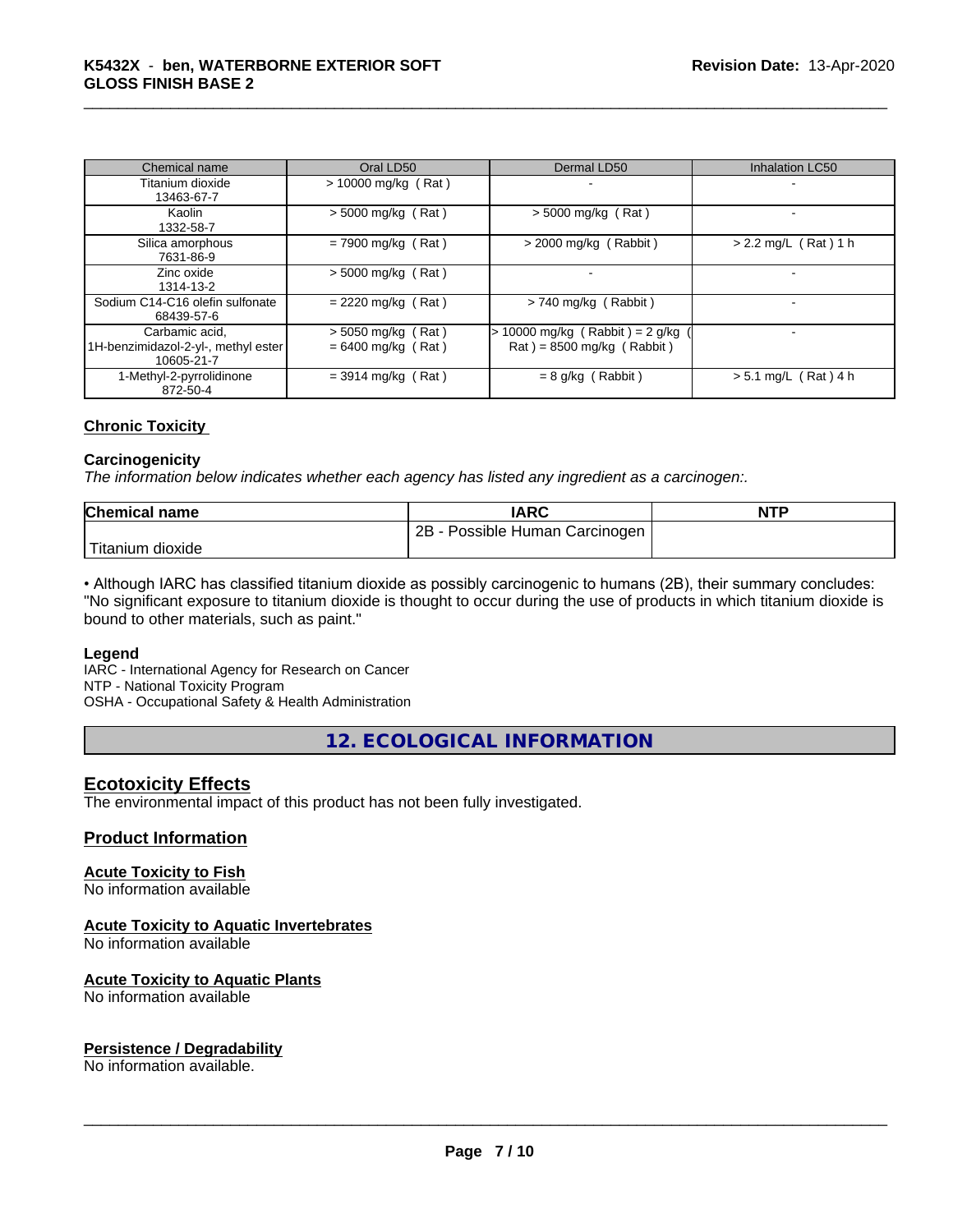#### **Bioaccumulation**

There is no data for this product.

### **Mobility in Environmental Media**

No information available.

#### **Ozone**

No information available

#### **Component Information**

#### **Acute Toxicity to Fish**

Titanium dioxide  $LC50:$  > 1000 mg/L (Fathead Minnow - 96 hr.) Carbamic acid, 1H-benzimidazol-2-yl-, methyl ester LC50: 1.5 mg/L (Rainbow Trout - 96 hr.)

#### **Acute Toxicity to Aquatic Invertebrates**

Carbamic acid, 1H-benzimidazol-2-yl-, methyl ester LC50: 0.22 mg/L (water flea - 48 hr.)

**Acute Toxicity to Aquatic Plants**

No information available

**13. DISPOSAL CONSIDERATIONS**

**Waste Disposal Method Dispose of in accordance with federal, state, provincial,** and local regulations. Local requirements may vary, consult your sanitation department or state-designated environmental protection agency for more disposal options.

#### **14. TRANSPORT INFORMATION**

**TDG** Not regulated **ICAO / IATA** Not regulated

**IMDG / IMO** Not regulated

### **15. REGULATORY INFORMATION**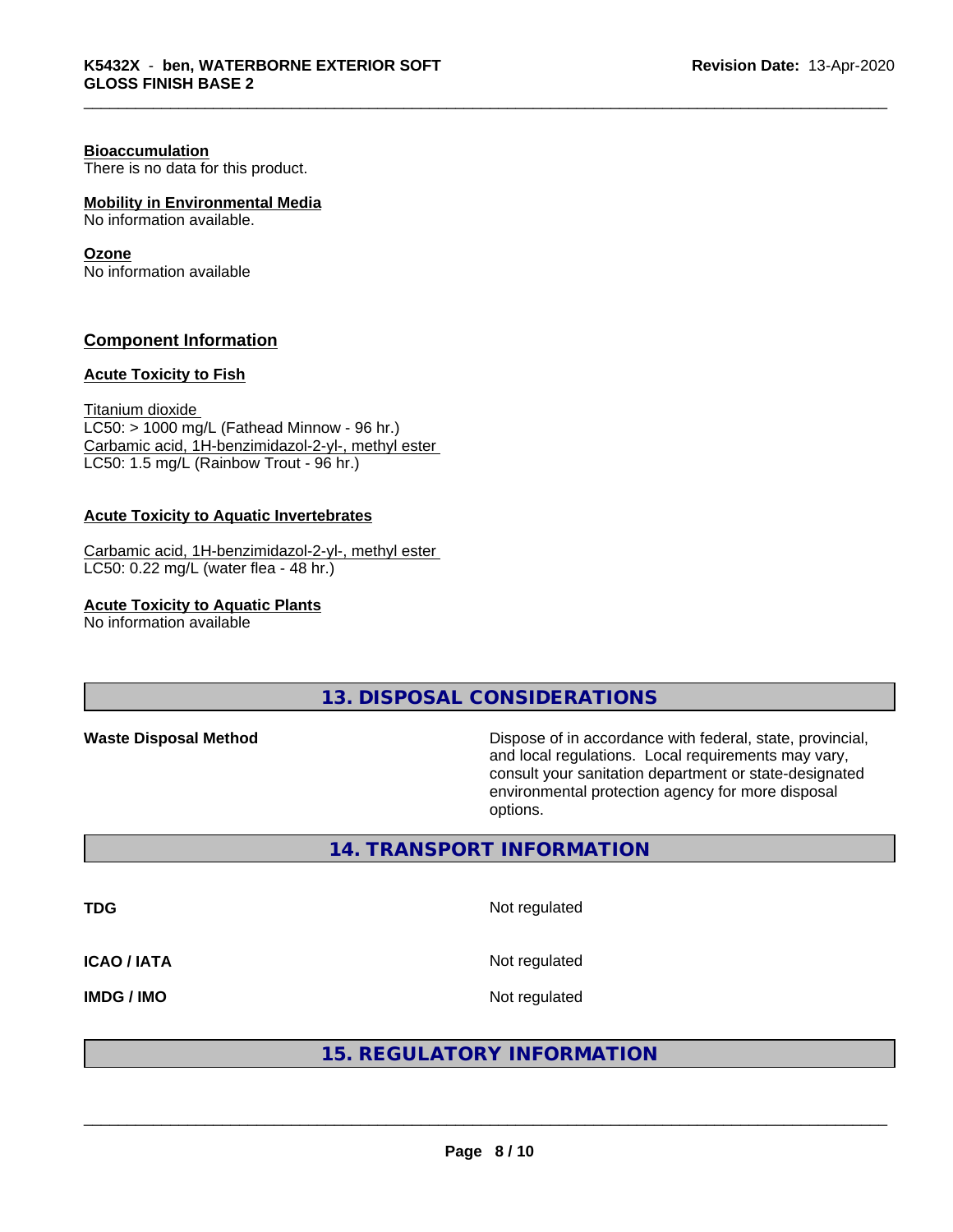#### **International Inventories**

| <b>TSCA: United States</b> | Yes - All components are listed or exempt. |
|----------------------------|--------------------------------------------|
| <b>DSL: Canada</b>         | Yes - All components are listed or exempt. |

#### **National Pollutant Release Inventory (NPRI)**

#### **NPRI Parts 1- 4**

This product contains the following Parts 1-4 NPRI chemicals:

| Chemical name            | <b>CAS No.</b> | Weight-% | <b>NPRI Parts 1-4</b> |
|--------------------------|----------------|----------|-----------------------|
| 1-Methyl-2-pyrrolidinone | 872-50-4       | 0.25%    | ∟ıstec                |

#### **NPRI Part 5**

This product contains the following NPRI Part 5 Chemicals:

*None*

#### **WHMIS Regulatory Status**

This product has been classified in accordance with the hazard criteria of the Hazardous Products Regulations (HPR) and the SDS contains all the information required by the HPR.

| 16. OTHER INFORMATION |               |                        |                             |  |  |  |
|-----------------------|---------------|------------------------|-----------------------------|--|--|--|
| $HMIS -$              | Health: $2^*$ | <b>Flammability: 0</b> | <b>Reactivity: 0 PPE: -</b> |  |  |  |

#### **HMIS Legend**

- 0 Minimal Hazard
- 1 Slight Hazard
- 2 Moderate Hazard
- 3 Serious Hazard
- 4 Severe Hazard
- \* Chronic Hazard

X - Consult your supervisor or S.O.P. for "Special" handling instructions.

*Note: The PPE rating has intentionally been left blank. Choose appropriate PPE that will protect employees from the hazards the material will present under the actual normal conditions of use.*

*Caution: HMISÒ ratings are based on a 0-4 rating scale, with 0 representing minimal hazards or risks, and 4 representing significant hazards or risks. Although HMISÒ ratings are not required on MSDSs under 29 CFR 1910.1200, the preparer, has chosen to provide them. HMISÒ ratings are to be used only in conjunction with a fully implemented HMISÒ program by workers who have received appropriate HMISÒ training. HMISÒ is a registered trade and service mark of the NPCA. HMISÒ materials may be purchased exclusively from J. J. Keller (800) 327-6868.*

 **WARNING!** If you scrape, sand, or remove old paint, you may release lead dust. LEAD IS TOXIC. EXPOSURE TO LEAD DUST CAN CAUSE SERIOUS ILLNESS, SUCH AS BRAIN DAMAGE, ESPECIALLY IN CHILDREN. PREGNANT WOMEN SHOULD ALSO AVOID EXPOSURE.Wear a NIOSH approved respirator to control lead exposure. Clean up carefully with a HEPA vacuum and a wet mop. Before you start, find out how to protect yourself and your family by logging onto Health Canada at

http://www.hc-sc.gc.ca/ewh-semt/contaminants/lead-plomb/asked\_questions-questions\_posees-eng.php.